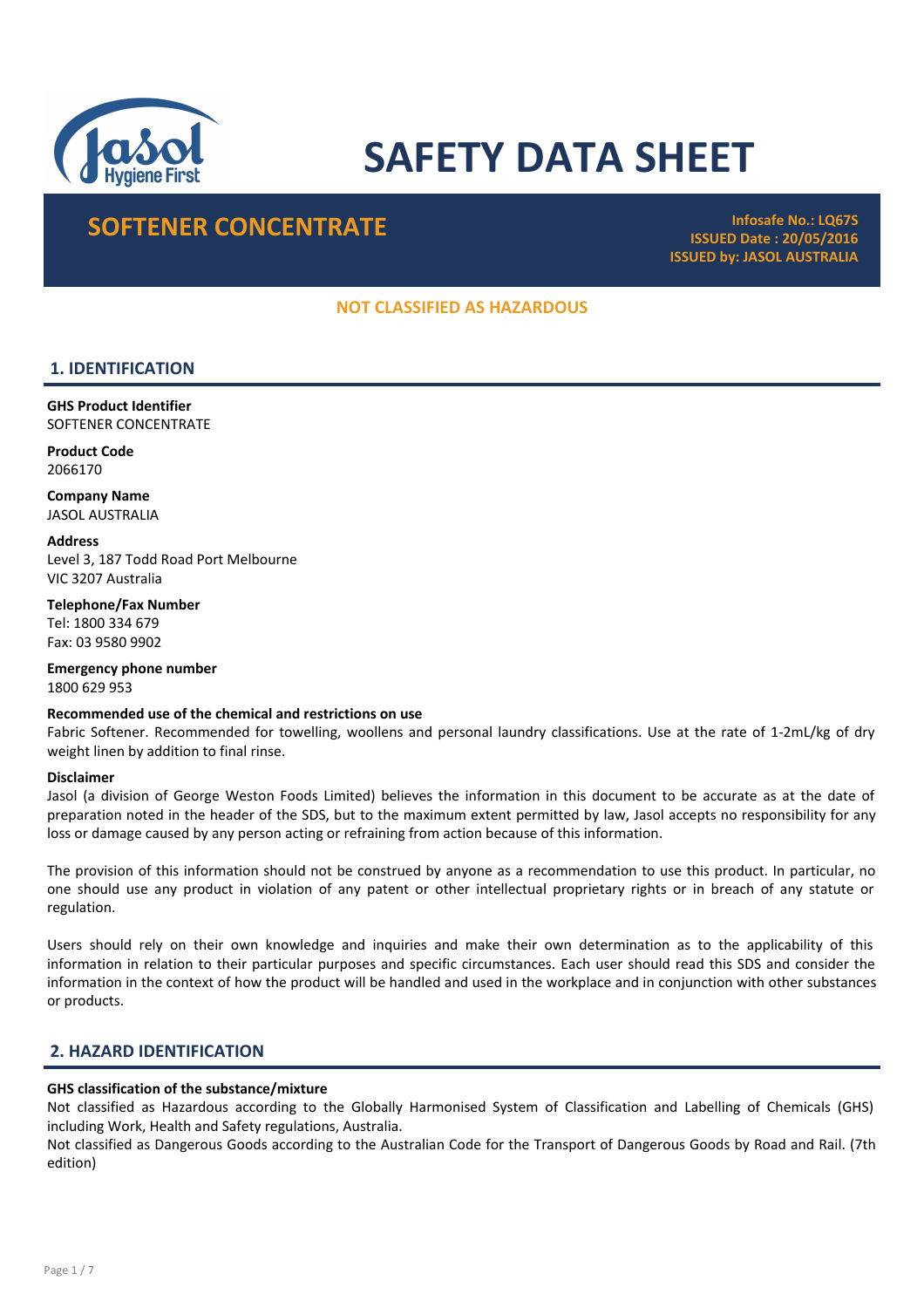# 3. COMPOSITION/INFORMATION ON INGREDIENTS

# Ingredients

| <b>Name</b>                                                                                               | <b>CAS</b>    | <b>Proportion</b> |
|-----------------------------------------------------------------------------------------------------------|---------------|-------------------|
| Imidazolium compounds, 4,5-dihydro-1-methyl-2-nortallow<br>alkyl-1-(2-tallow amidoethyl), methyl sulfates | 68122-86-1    | $0-10%$           |
| 2-Propanol                                                                                                | $67 - 63 - 0$ | $0.1 - 1%$        |
| a-Hexylcinnamaldehyde                                                                                     | 101-86-0      | $0.1 - 1%$        |
| a-Amylcinnamaldehyde                                                                                      | 122-40-7      | $0.01 - 0.1 %$    |
| 3-Cyclohexene-1-carboxaldehyde, 4-(4-hydroxy-4-<br>methylpentyl)-                                         | 31906-04-4    | $0.01 - 0.1\%$    |
| 2-Bromo-2-nitro-1,3-propanediol                                                                           | $52 - 51 - 7$ | $0.01 - 0.1 %$    |
| 5-chlor-2-methyl-2h-isothiazol-3-on and 2-methyl-2h-<br>isothiazol-3-on (3:1)                             | 55965-84-9    | $0.01 - 0.1 %$    |
| Ingredients determined not to be hazardous                                                                |               | Balance           |

# 4. FIRST-AID MEASURES

#### Inhalation

If inhaled, remove affected person from contaminated area and keep at rest in a position comfortable for breathing. Keep at rest until recovered. If symptoms develop and/or persist seek medical attention.

#### Ingestion

Do NOT induce vomiting. Wash/rinse out mouth thoroughly with water. Seek medical attention.

#### Skin

Wash affected area thoroughly with soap and water after handling. If symptoms develop seek medical attention.

#### Eye contact

If in eyes, hold eyelids apart and flush the eyes continuously with running water. Remove contact lenses, if present and easy to do. Continue flushing for several minutes until all contaminants are washed out completely. If symptoms develop and/or persist seek medical attention.

#### First Aid Facilities

Eyewash and normal washroom facilities.

#### Advice to Doctor

Product is a dilute aqueous solution of mixed surfactants. Vomiting has not been induced because of risk of aspiration into the lungs.

#### Most important symptoms/effects, acute and delayed

No adverse health effects expected if the product is handled in accordance with this MSDS and the product label.

# 5. FIRE-FIGHTING MEASURES

#### Suitable Extinguishing Media

Use appropriate fire extinguisher for surrounding environment.

#### Hazards from Combustion Products

Under fire conditions this product may emit toxic and/or irritating fumes, smoke and gases including water vapour, carbon dioxide, oxides of nitrogen and sulphur.

#### Specific Hazards Arising From The Chemical

This product is non combustible. However, following evaporation of aqueous component under fire conditions, the non-aqueous component may decompose and/or burn.

#### Decomposition Temperature

Not available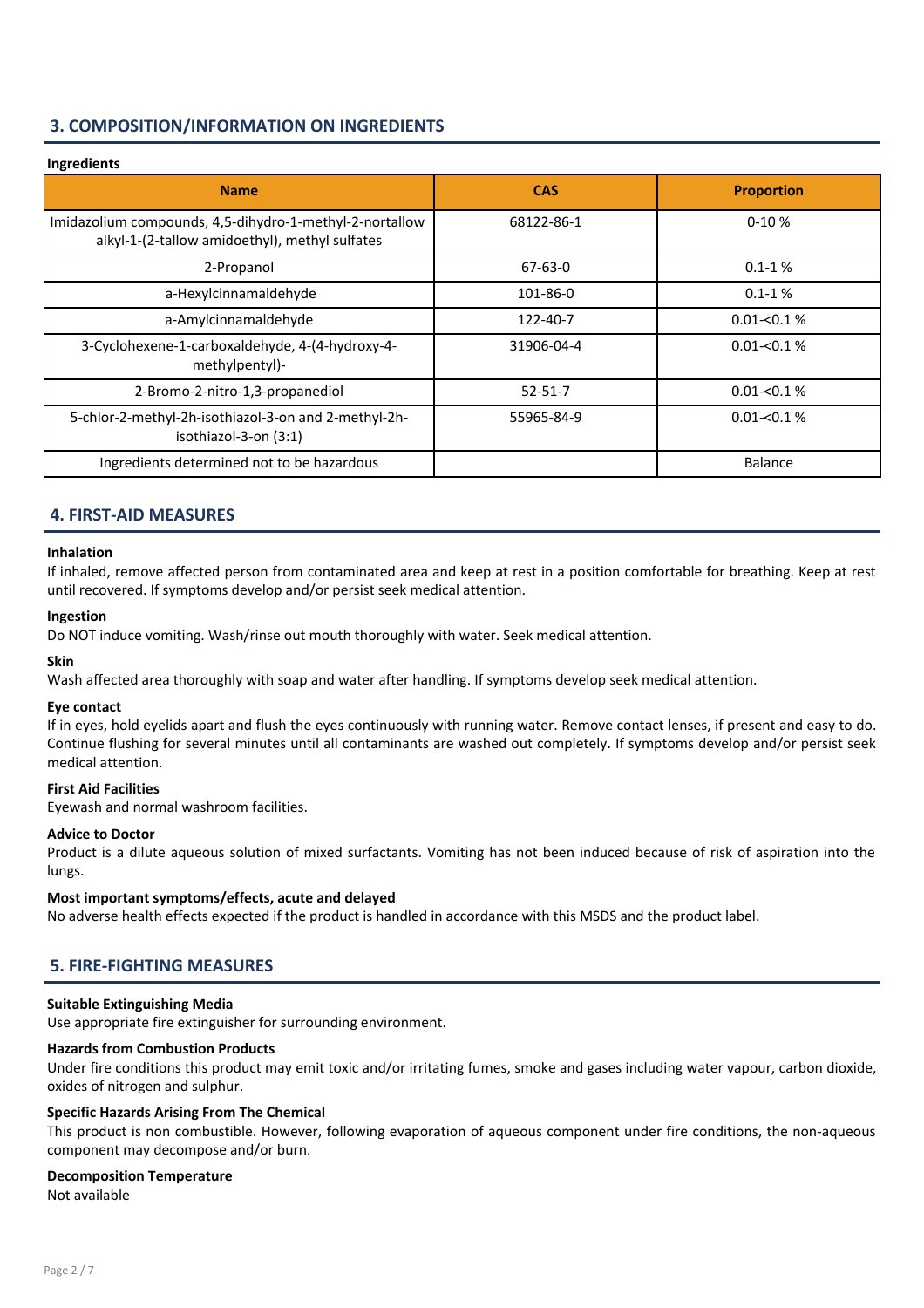#### Precautions in connection with Fire

Fire fighters should wear full protective clothing and self-contained breathing apparatus (SCBA) operated in positive pressure mode. Fight fire from safe location.

# 6. ACCIDENTAL RELEASE MEASURES

#### Emergency Procedures

Wear appropriate personal protective equipment and clothing to prevent exposure. Increase ventilation. As a water based product, if spilt on electrical equipment the product will cause short-circuits. If possible contain the spill. Place inert absorbent material onto spillage. Collect the material and place into a suitable labelled container. Do not dilute material but contain. Dispose of waste according to the applicable local and national regulations. If contamination of sewers or waterways occurs inform the local water and waste management authorities in accordance with local regulations.

# 7. HANDLING AND STORAGE

#### Precautions for Safe Handling

Avoid inhalation of vapours and mists, and skin or eye contact. Use only in a well ventilated area. Keep containers sealed when not in use. Prevent the build up of mists or vapours in the work atmosphere. Maintain high standards of personal hygiene i.e. Washing hands prior to eating, drinking, smoking or using toilet facilities.

#### Conditions for safe storage, including any incompatibilities

Store in a cool, dry, well-ventilated area, out of direct sunlight. Protect from freezing. Store in suitable, labelled containers. Keep containers tightly closed. Store away from incompatible materials. Ensure that storage conditions comply with applicable local and national regulations.

# 8. EXPOSURE CONTROLS/PERSONAL PROTECTION

#### Occupational exposure limit values

Propan-2-ol TWA: 400 ppm TWA: 980 mg/m³ STEL: 500 ppm STEL: 1225 mg/m³

TWA (Time Weighted Average): The average airborne concentration of a particular substance when calculated over a normal eighthour working day, for a five-day week.

STEL (Short Term Exposure Limit): The average airborne concentration over a 15 minute period which should not be exceeded at any time during a normal eight-hour workday.

#### Biological Limit Values

Name: 2-Propanol (Isopropanol) Determinant: Acetone in urine Value: 40 mg/L Sampling time: End of shift at end of workweek

Source: American Conference of Industrial Hygienists (ACGIH).

#### Appropriate Engineering Controls

Use with good general ventilation. If mists or vapours are produced, local exhaust ventilation should be used.

#### Respiratory Protection

If engineering controls are not effective in controlling airborne exposure then an approved respirator with a replaceable vapor/mist filter should be used. Refer to relevant regulations for further information concerning respiratory protective requirements. Reference should be made to Australian Standards AS/NZS 1715, Selection, Use and Maintenance of Respiratory Protective Devices; and AS/NZS 1716, Respiratory Protective Devices, in order to make any necessary changes for individual circumstances.

#### Eye Protection

Safety glasses with side shields, chemical goggles or full-face shield as appropriate should be used. Final choice of appropriate eye/ face protection will vary according to individual circumstances. Eye protection devices should conform to relevant regulations. Eye protection should conform with Australian/New Zealand Standard AS/NZS 1337 - Eye Protectors for Industrial Applications.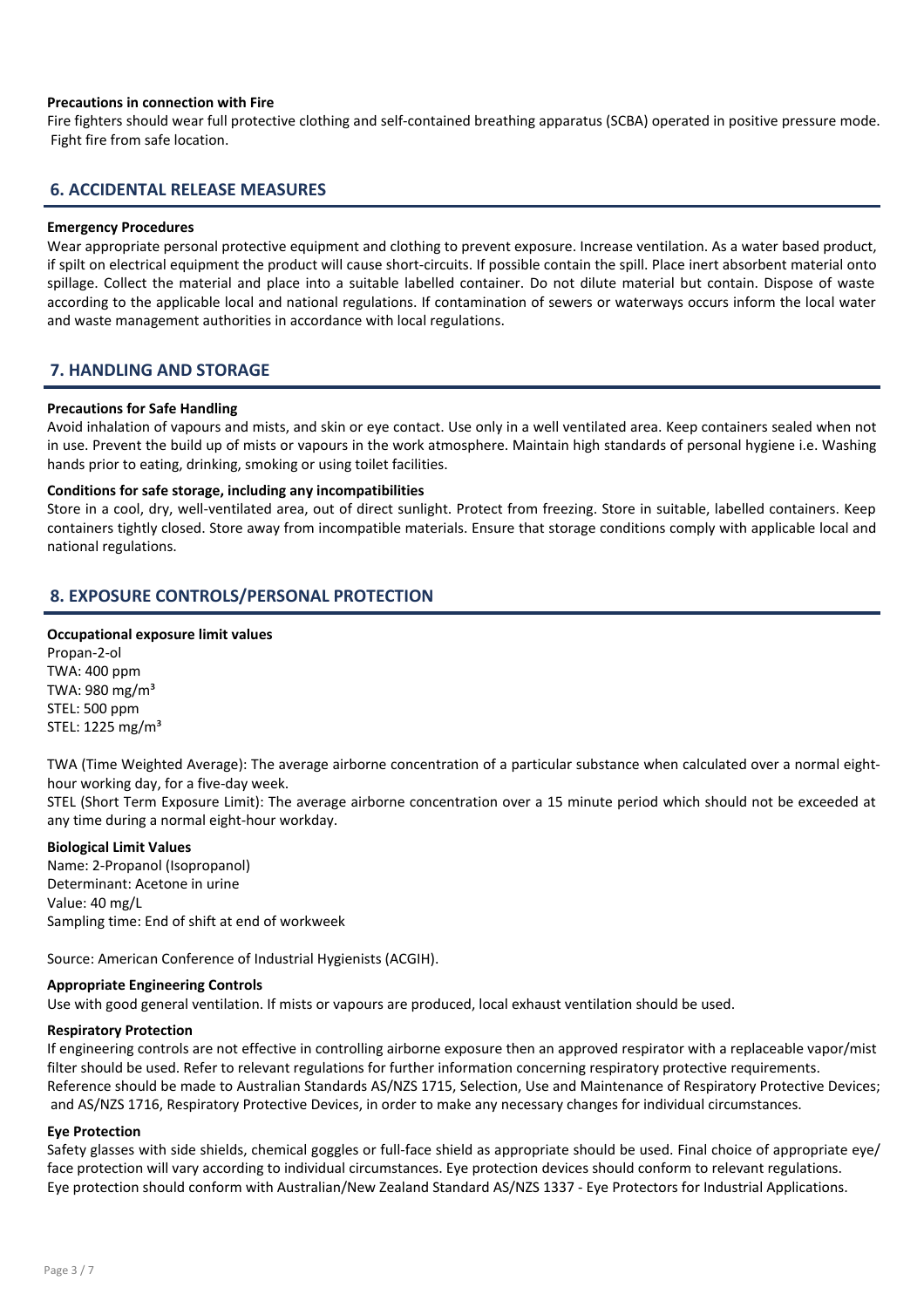#### Hand Protection

Wear gloves of impervious material such as rubber or plastic. Final choice of appropriate gloves will vary according to individual circumstances. i.e. methods of handling or according to risk assessments undertaken. Occupational protective gloves should conform to relevant regulations.

Reference should be made to AS/NZS 2161.1: Occupational protective gloves - Selection, use and maintenance.

#### Body Protection

Suitable protective workwear, e.g. cotton overalls buttoned at neck and wrist is recommended. Chemical resistant apron is recommended where large quantities are handled.

### 9. PHYSICAL AND CHEMICAL PROPERTIES

Form Liquid

Appearance

Opaque blue liquid. Water based. Neutral. Non regulated. Fresh fragrance.

Colour

Blue

**Odour** 

Fresh fragrance.

Decomposition Temperature Not available

Melting Point Not available

Boiling Point approx. 100°C

Solubility in Water Soluble in water in all proportions.

#### Specific Gravity

1.0 pH 2.0-3.0

Vapour Pressure 23 hPa @ 20 °C

Vapour Density (Air=1) Not available

Evaporation Rate Not available

Odour Threshold Not available

Viscosity Refer to section 9: Kinematic Viscosity and Dynamic Viscosity

Partition Coefficient: n-octanol/water Not available

Flash Point Not available

Flammability Not flammable.

Auto-Ignition Temperature Not available

Flammable Limits - Lower Not available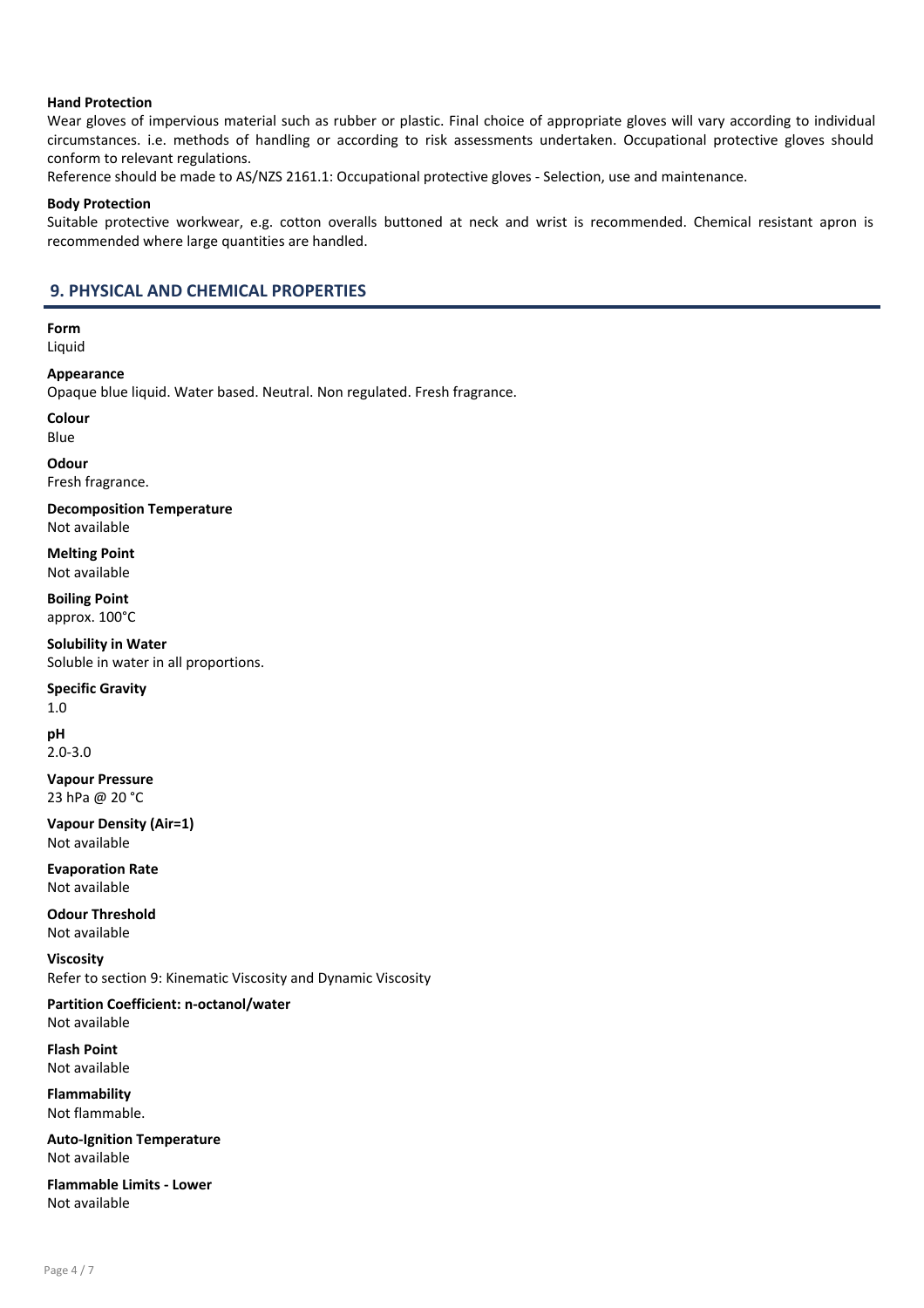Flammable Limits - Upper Not available

Explosion Properties Not available

Oxidising Properties Not available

Kinematic Viscosity Not available

Dynamic Viscosity Not available

#### 10. STABILITY AND REACTIVITY

#### Reactivity

Refer to Section 10: Possibility of hazardous reactions.

# Chemical Stability Stable under normal conditions of storage and handling.

Conditions to Avoid Extremes of temperature and direct sunlight

Incompatible materials Not available.

Hazardous Decomposition Products Thermal decomposition may result in the release of toxic and/or irritating fumes

Possibility of hazardous reactions Not available.

Hazardous Polymerization Not available.

# 11. TOXICOLOGICAL INFORMATION

#### Toxicology Information

No toxicity data available for this material.

#### Ingestion

Ingestion of this product may irritate the gastric tract causing nausea and vomiting.

#### Inhalation

Inhalation of product vapours may cause irritation of the nose, throat and respiratory system.

#### Skin

May be irritating to skin. The symptoms may include redness, itching and swelling.

Eye

May be irritating to eyes. The symptoms may include redness, itching and tearing.

#### Respiratory sensitisation

Not expected to be a respiratory sensitiser.

#### Skin Sensitisation

Not expected to be a skin sensitiser.

#### Germ cell mutagenicity

Not considered to be a mutagenic hazard.

#### Carcinogenicity

Not considered to be a carcinogenic hazard.

Isopropyl alcohol is listed as a Group 3: Not classifiable as to carcinogenicity to humans according to International Agency for Research on Cancer (IARC).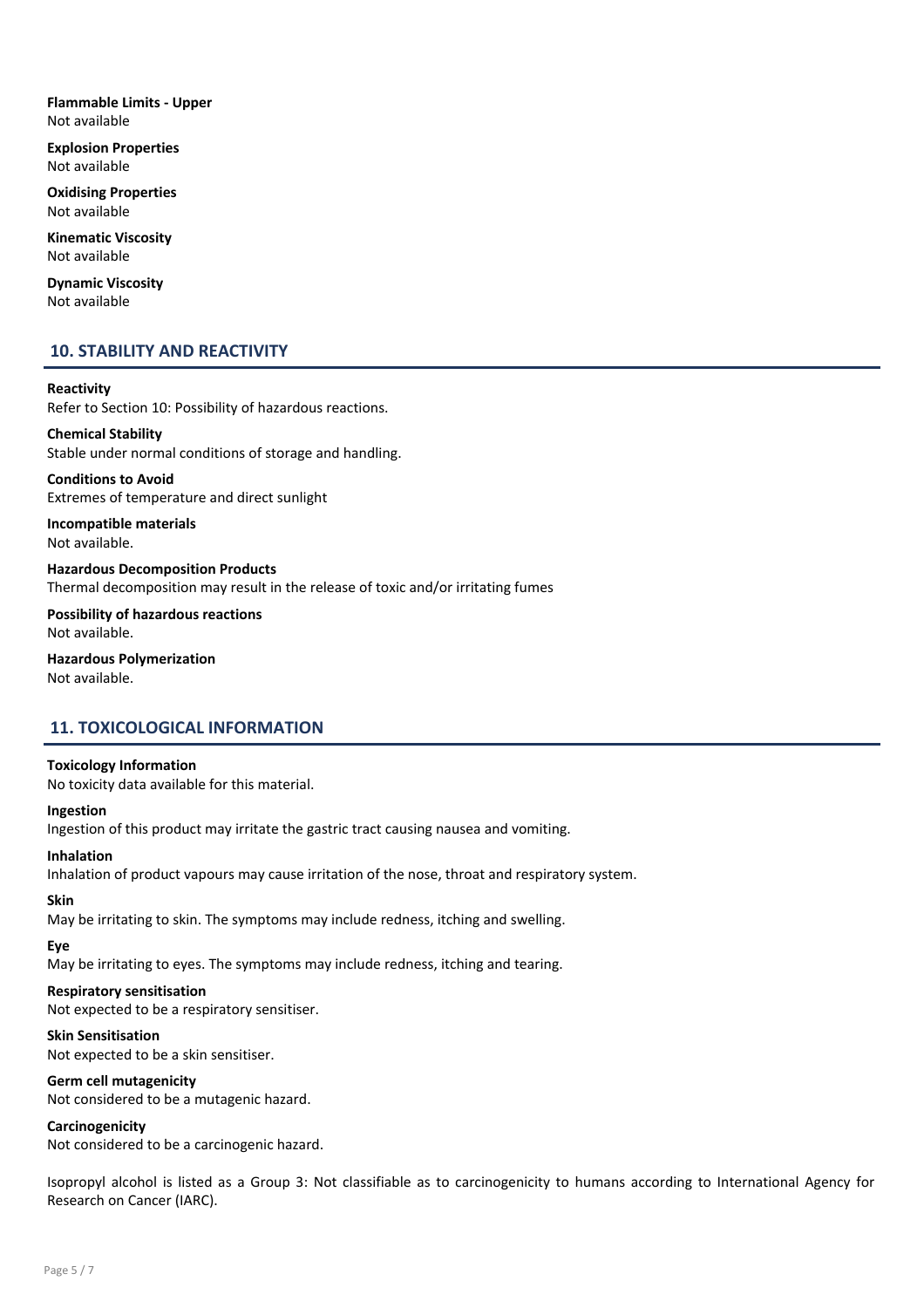Reproductive Toxicity Not considered to be toxic to reproduction.

STOT-single exposure Not expected to cause toxicity to a specific target organ.

STOT-repeated exposure Not expected to cause toxicity to a specific target organ.

Aspiration Hazard Not expected to be an aspiration hazard.

# 12. ECOLOGICAL INFORMATION

**Ecotoxicity** 

No ecological data available for this material.

Persistence and degradability Not available

**Mobility** Not available

Bioaccumulative Potential Not available

Other Adverse Effects Not available

Environmental Protection Prevent large amounts from entering waterways, drains and sewers.

# 13. DISPOSAL CONSIDERATIONS

#### Disposal considerations

The disposal of the spilled or waste material must be done in accordance with applicable local and national regulations.

# 14. TRANSPORT INFORMATION

#### Transport Information

Not classified as Dangerous Goods according to the Australian Code for the Transport of Dangerous Goods by Road and Rail. (7th edition)

Not classified as Dangerous Goods by the criteria of the International Air Transport Association (IATA) Dangerous Goods Regulations for transport by air.

Not classified as Dangerous Goods by the criteria of the International Maritime Dangerous Goods Code (IMDG Code) for transport by se

U.N. Number None Allocated

UN proper shipping name None Allocated

Transport hazard class(es) None Allocated

IMDG Marine pollutant No

Transport in Bulk Not available

Special Precautions for User Not available